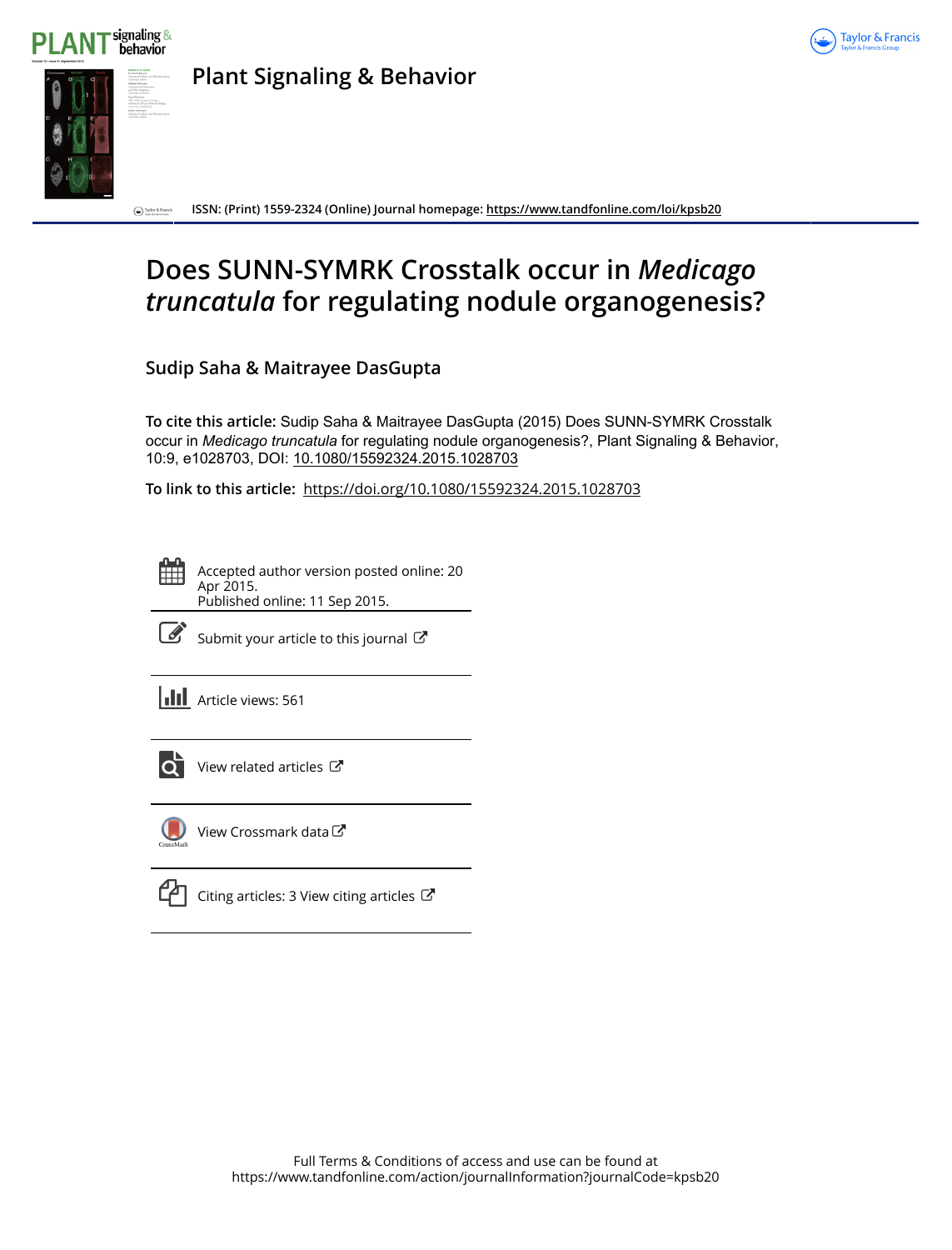## Does SUNN-SYMRK Crosstalk occur in Medicago truncatula for regulating nodule organogenesis?

Sudip Saha and Maitrayee DasGupta\* Department of Biochemistry; University of Calcutta; Kolkata, India

Keywords: autoregulation of nodulation, ethylene, sickle, spontaneous nodulation, SUNN, supernodulation, SYMRK

Abbreviations: SYMRK, symbiosis receptor kinase; kd, kinase domain; AON, autoregulation of Nodulation; sunn, super numeric nodule; LRR, Leu-rich repeat; nts, nitratetolerant symbiotic; skl, Sickle; har-1, hypernodulation aberrant root formation; CLE (CLAVATA3/ENDOSPERM SUR-ROUNDING REGION); snf, spontaneous nodule formation; TR25 (symrk knock out); A17, wild-type Medicago truncatula plant.

\*Correspondence to: Maitrayee DasGupta; Email: maitrayee\_d@hotmail.com

Submitted: 01/20/2015

Revised: 03/04/2015

Accepted: 03/06/2015

http://dx.doi.org/10.1080/15592324.2015.1028703

Addendum to: Sudip Saha, Ayan Dutta, Avisek Bhattacharya, Maitrayee DasGupta. Intracellular catalytic domain of symbiosis receptor kinase hyperactivates spontaneous nodulation in absence of rhizobia Plant Physiol. 2014 166: 1699-1708; http://dx.doi.org/10.1104/ pp.114.250084

Recently we reported that overexpres-<br>
Sion of intracellular kinase domain of Symbiosis Receptor Kinase (SYMRK-kd) hyperactivated spontaneous nodulation in Medicago truncatula indicating the importance of SYMRK ectodomain in restricting nodule number. To clarify whether *sunn* and *sickle* pathways were overcome by SYMRK-kd for hyperactivation of nodule organogenesis, we overexpressed SYMRK-kd in these mutants and analyzed for spontaneous nodulation in absence of rhizobia. Spontaneous nodulation in skl/SYMRK-kd roots was 2-fold higher than A17/SYMRK-kd roots indicating nodule organogenesis induced by  $SYMRK-k_d$  to be ethylene sensitive. Intriguingly, sunn/SYMRK-kd roots failed to generate any spontaneous nodule which directly indicate the LRR-RLK SUNN to have a role in SYMRK- $k_d$  mediated nodule development under non-symbiotic conditions. We hypothesize a crosstalk between SUNN and SYMRK receptors for activation as well as restriction of nodule development.

Rhizobia-legume root nodule symbiosis is an energy consuming process and is therefore highly-regulated. Several strategies are adapted by the host plant to control the number of nodules in tune with the physiological status of the plant to adjust the nitrogen availability and carbon drain.

One such strategy adapted in response to internal cues is autoregulation of nodulation or  $AON^{1,2}$  which is a long-distance autoregulatory negative feedback system involving root–shoot communication.<sup>3</sup> Insight into this mechanism has been obtained by the identification of supernodulation mutants. Several such mutants

were defective in genes encoding for leucine-rich repeat receptor kinases that are required in shoots for AON, for instance, Glycine max nts mutant encoding NTS/ NARK<sup>4</sup>; Lotus japonicus har1 encoding HAR1,<sup>5</sup> Pisum sativum sym29 encoding SYM29,<sup>5</sup> Medicago truncatula sunn encoding SUNN.<sup>6,7</sup> These LRR-RLK receptors are activated by CLE (CLAVATA3/ ENDOSPERM SURROUNDING REGION) related small peptides that are speculated to function as long-distance root-derived mobile signals.<sup>8-11</sup> The transcription factor NODULE INCEPTION (NIN) is projected as the central coordinator, as it is essential for both nodule primordium formation and CLE peptide generation that results in systemic suppression of nodulation.<sup>12-14</sup>

Several plant hormones are associated with the control of nodule number by AON. For example, long distance auxin transport is defective in  $\text{sum-1}^{15}$  and supernodulation in *har1* can be suppressed by cytokinin receptor mutations.<sup>16</sup> Methyl jasmonate and brassinosteroid are projected as the shoot derived inhibitors for AON.<sup>17,18</sup> In *M. truncatula*, both ABA and ethylene are well characterized internal cues that serve as local negative regulators. In the ethylene-insensitive mutant, sickle<sup>19</sup> where SICKLE encodes for the M. truncatula ortholog of Arabidopsis ethylene signaling protein,  $EIN2^{20}$ the number of successful bacterial infections and nodules are substantially increased. This hyperinfection of rhizobia in sickle mutant maintains the AON systemic regulation indicating that ethylene functions in an AON-independent manner.<sup>19</sup> Therefore *sunn* and *sickle* define distinct genetic pathways for negative feedback control of number of nodules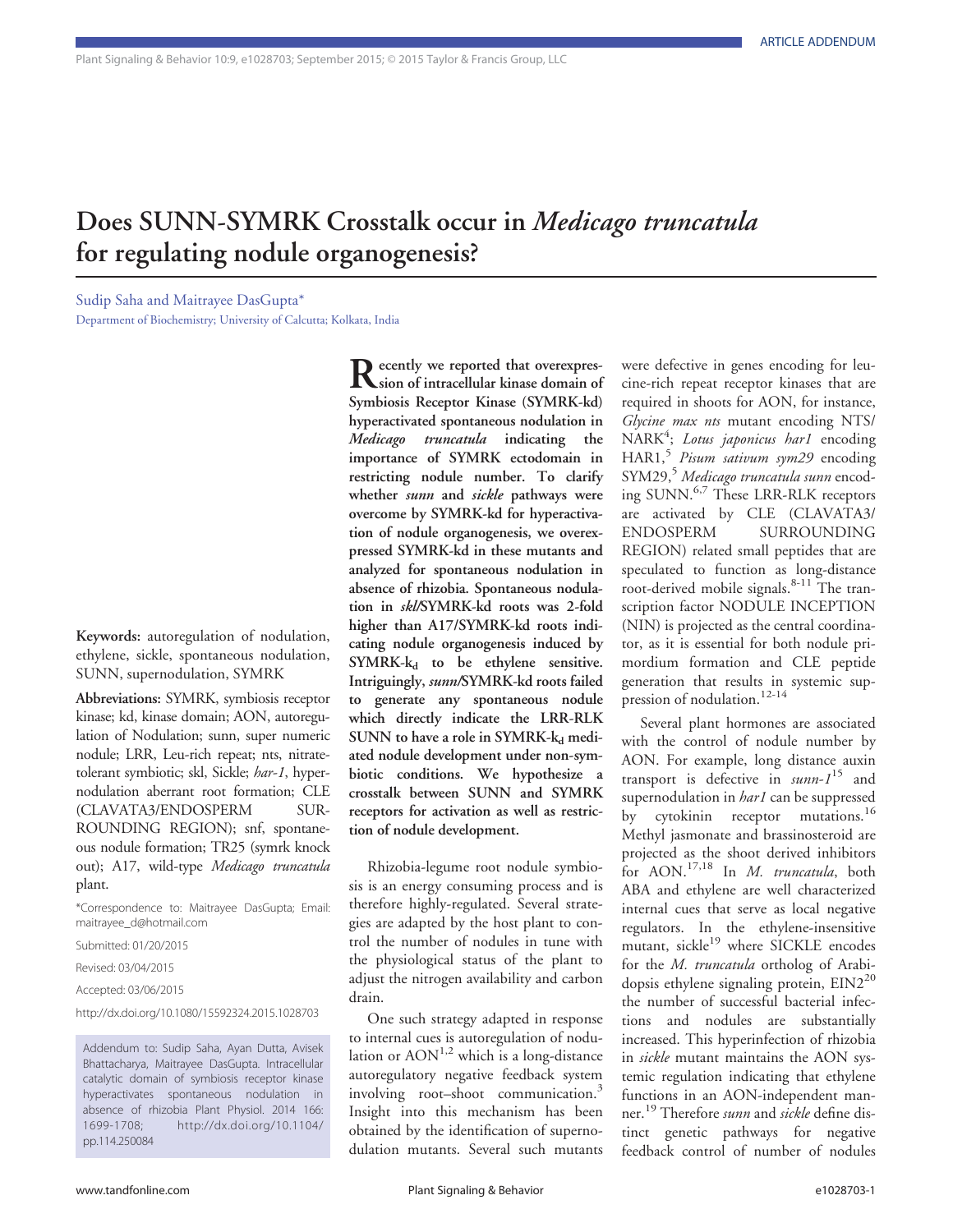which is in accordance with sunn/skl double mutants having an additive super-nodulation phenotype.<sup>6</sup>

Symbiosis Receptor Kinase (SYMRK), an upstream LRR-RLK of the Nod factor signaling pathway, is indispensible for nodule organogenesis.21,22 Recently, we have demonstrated that overexpression of the intracellular kinase domain of SYMRK (SYMRK-kd) from M. truncatula or Arachis hypogaea in M. truncatula roots induces nodule organogenesis in the absence of rhizobia.<sup>23</sup> Spontaneous nodulation in presence of SYMRK-kd was 6 fold more than rhizobia induced nodulation supported by full length SYMRK in M. truncatula TR25 (symrk knock out) roots suggesting the importance of SYMRK ectodomain in regulating nodule number. In accordance, spontaneous nodulation in SYMRK-kd transformed roots of wild-type M. truncatula (A17) plant under identical conditions was always lower than what was observed in TR25 suggesting a dominant negative effect of the endogenous SYMRK presumably mediated through its ectodomain. In this report our objective was to understand how control over nodule number by SYMRK ectodomain was related with the sunn (super numeric nodule) and sickle pathways that regulate nodule number in M. truncatula. Both Sickle and SUNN pathways are evidenced to negatively influence Nod signaling $14,24$  and therefore in absence of these pathways an increase in SYMRK-kd induced spontaneous nodule organogenesis was expected. SUNN encodes an LRR receptor-like kinase and is a key component of autoregulation of nodulation, which regulates nodule number by a long-distance negative feedback system.<sup>7</sup> On the other hand, ethylene mediate local inhibition of nodulation and insensitivity to ethylene in the sickle mutant is thought to be causal to its supernodulation phenotype.<sup>19</sup>

To clarify whether sunn and sickle pathways were overcome by SYMRK-kd for hyperactivation of spontaneous nodule organogenesis, we overexpressed SYMRKkd in these mutants and analyzed the transformed roots for spontaneous nodulation in absence of rhizobia. Nodulation score in these mutants would be same as A17, if SYMRK-kd had either overcome or had no



Figure 1. Overexpression of SYMRK-kd in hypernodulating mutants skl1-1 and sunn-4 of M.truncatula. A17, skl1-1 and sunn-4 roots were transformed with SYMRK-kd derived from AhSYMRK (Arachis hypogaea SYMRK). Spontaneous nodulation was scored 3 weeks after transplantation in sterile agar plates in A17/ 35S::AhSYMRK-kd -GFP (A–B), skl1–1/ 35S::AhSYMRK-kd-GFP (C–F) or sunn-4 /35S::AhSYMRK-kd -GFP where transformed roots failed to generate spontaneous nodules (G-H). Both bright-field (left) and GFP fluorescence (right) images are shown. Distribution of mRFP-S.meliloti infected nodules in  $sk1-1$  (I) and sunn-4 (J) mutant plants 3 weeks after infection is shown as merged images of brightfield and mRFP fluorescence. Scale bar  $500\mu$ m (A, B); 1mm (C-D); 2mm (E-J).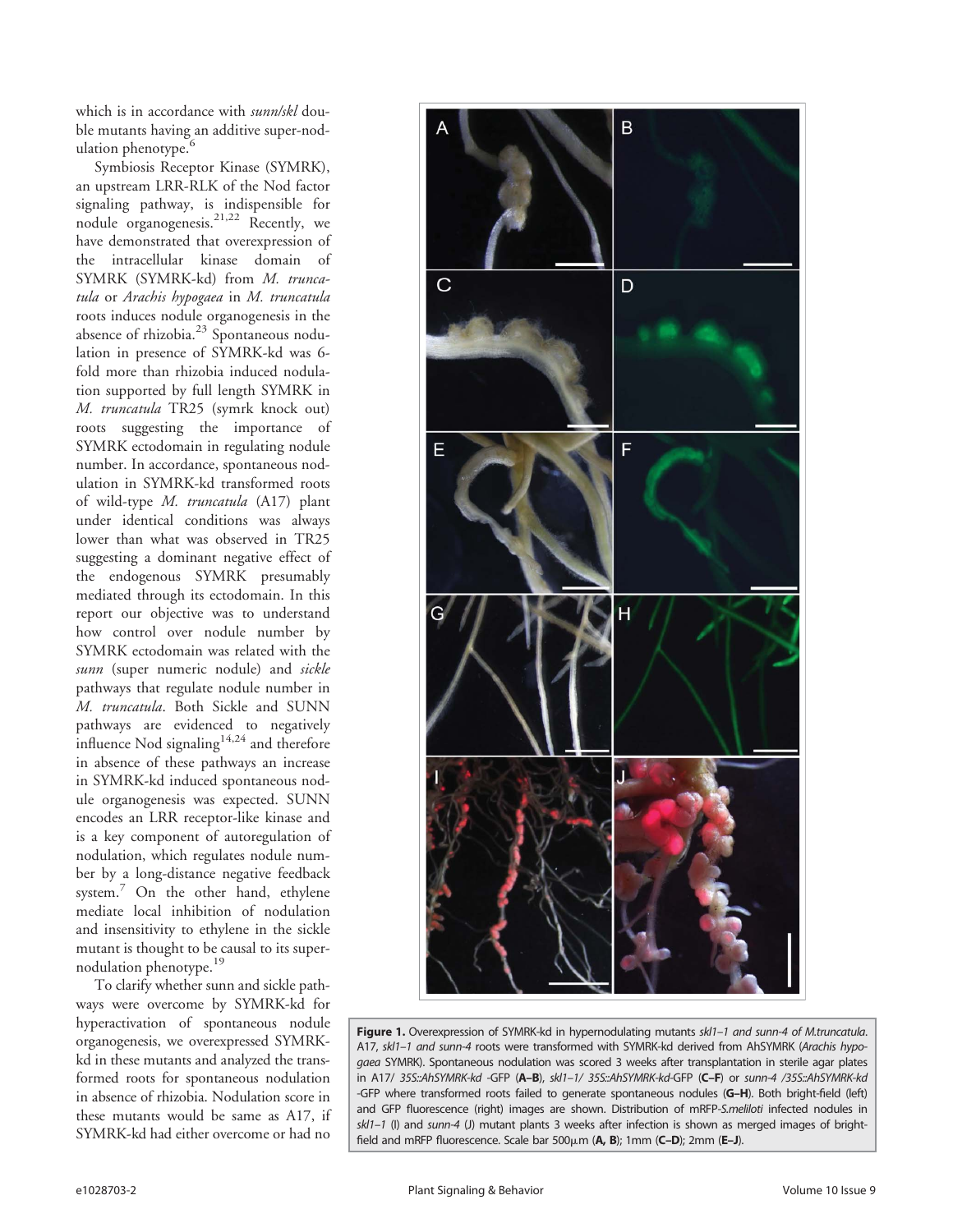Table 1. Spontaneous nodule development in hypernodulating mutants (sunn-4 and skl1-1) and A17 (wild type) of Medicago truncatula by overexpression of SYMRK-kd

| Medicago line | $Spn+$      | Nodules/root system | Nodules/nodulated plant |
|---------------|-------------|---------------------|-------------------------|
| A17           | 20% (11/56) | $3.4 \pm 2.48$      | 7.40 $\pm$ 3.58         |
| $skl1-1$      | 29% (7/24)  | $9.0 \pm 4.18$      | $17.14 \pm 7.55$        |
| sunn-4        | 0/32        |                     |                         |

 $Spn+$ : Spontaneous nodulation scored 3 weeks after transplanting the plants in sterile agar plates. Nodule numbers have been indicated as mean  $\pm$  Std. Deviation. Numbers are compiled results of 3 independent experiments.

overlap with the sunn and sickle mediated inhibitory pathways. On the other hand nodulation score could increase in the mutants as compared to A17, if the sunn and sickle pathways actively inhibited the SYMRK-kd induced hyperactivation of spontaneous nodulation. As indicated in Figure 1, skl1-1/AhSYMRK-kd transformed roots successfully developed spontaneous nodules and the efficiency of nodulation in sickle background was at least 2-fold higher than what was noted in wild type A17 roots (Table 1).

This indicates that sickle mediated pathway has a negative role on spontaneous nodule organogenesis. Earlier reports indicated that ethylene affects rhizobia induced nodulation both at the level of rhizobial infection $19$  as well as nodule organogenesis.<sup>25</sup> For spontaneous nodulation, the signaling pathway originating from rhizobial infection is bypassed. This might explain why there is only 2-fold increase in spontaneous nodules in absence of rhizobia in skl background. Overall, the data indicates that the pathway triggered by deregulated SYMRK for inducing spontaneous nodulation is sensitive to ethylene. Or in other words SYMRK-kd could not overcome the inhibitory effect of an ethylene mediated pathway for hyperactivation of nodule organogenesis.

Unexpectedly, in sunn-4/SYMRK-kd roots neither of the expected possibilities turned out to be true and as shown in Figure 1 spontaneous nodules completely failed to develop in absence of SUNN receptor. This observation was intriguing and suggested a role of SUNN in nodule organogenesis under nonsymbiotic conditions which is completely in contrast to the widely evidenced role of SUNN as a negative regulator of nodule number through AON under symbiotic conditions. Since the root length and nodule

number phenotypes are noted to be in opposition in SUNN mutants, a positive role of SUNN receptor in developmental processes was already evident. These positive roles of SUNN in differentiation and development is consistent with its high similarity with CLAVATA1, which maintains the shoot apical meristem.<sup>7</sup>

Based on our observations, we propose that SUNN receptors apart from acting systemically from shoots also involve in a cross talk with SYMRK for regulating nodule number. This could be local because SUNN receptors express in roots as well. The proposition of SUNN-SYMRK crosstalk is consistent with absence of autoregulation in spontaneous nodule organogenesis by SYMRK-kd in M. truncatula, where absence of SYMRK ectodomain could have affected the cross talk and caused hyperactivation of nodule organogenesis.<sup>23</sup> Accordingly, the proposition is also in consistence with autoregulated spontaneous nodule formation under deregulated activation of CCaMK (calcium / calmodulin dependent protein kinase) or LHK1 (cytokinin receptor) in snf1 and snf2 mutants respectively of L. japonicus where the proposed cross talk between the corresponding receptors is expected to keep the nodule number under control.<sup>26,27</sup> Interestingly, SYMRK's role in regulating nodule numbers was already evident when SYMRK mutants were identified as suppressors of hypernodulation in  $L$ . japonicus<sup>28</sup> and the proposed crosstalk between SUNN-SYMRK receptors could be a possible mechanism by which SYMRK exercises its control over nodule number. At this point, it may be relevant to mention that the pattern of rhizobia induced nodule development in SUNN mutants resemble the pattern of spontaneous nodulation in SYMRK-kd transformed roots.<sup>23</sup> In both

cases nodules appear to be arranged in parallel files along the length of the root suggesting that spatial restriction of nodulation is controlled both by SUNN and SYMRK receptors. Finally, the inability of SYMRK-kd to induce spontaneous nodulation in absence of SUNN receptor (this study) hints at a positive role of their interaction in nodule development and therefore also serves as an evidence in favor of a crosstalk between these 2 receptors. Any attempt to integrate SUNN-SYMRK crosstalk within the present models of AON or hormonal pathways would be immature without a proper understanding of their level of interactions.

### Concluding Remarks

We hypothesize a crosstalk of SUNN-SYMRK receptors for regulating nodule number in Medicago truncatula. Our results highlight a pleiotropy in SUNN and SYMRK function both of which has the intriguing possibility of being repressive or activating toward nodule organogenesis depending on their context.

### Disclosure of Potential Conflicts of Interest

No potential conflicts of interest were disclosed.

#### Acknowledgments

We thank Jeanne Harris for sunn-4 and skl1–1 seeds.

#### Funding

This work was supported Center of Excellence and Innovation in Biotechnology, Department of Biotechnology, Government of India (grant no. BT/01/CEIB/ 09/VI/10).